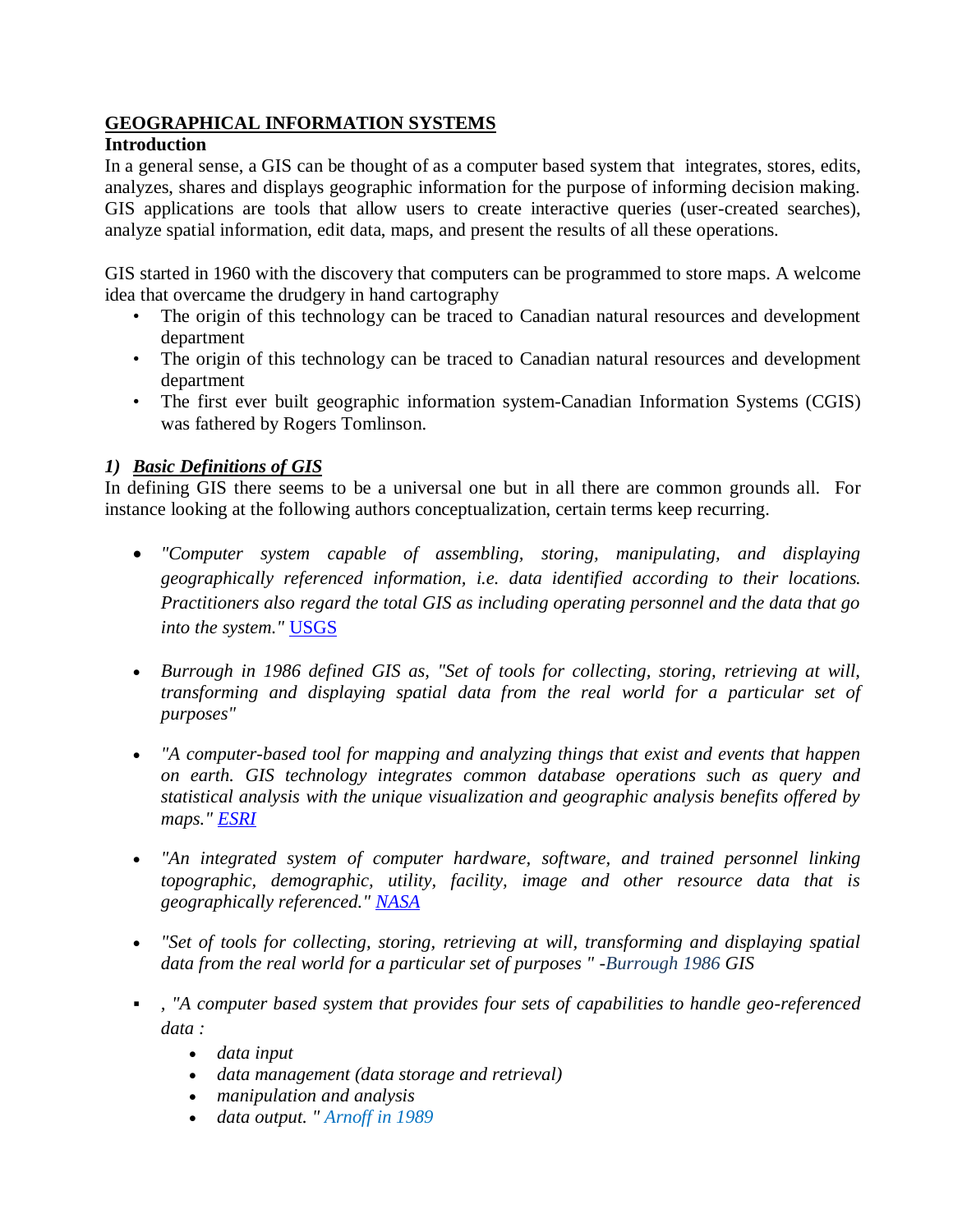## *2) Levels of GIS (spatial) data sets*

There are two broad formats of spatial data sets in GIS namely: Raster data set and vector data sets**.**  While the vector data sets are a generalization of features represented by lines points and polygons, the raster data set are presented in grid cells. Usually this could present a gamut of information such as contained in a satellite remote sensing images. There are several sources of data as discussed above, but broadly, we have satellite remote sensing images, global positioning system, hard copy topographical maps, population census tracks, field data, records from offices such as hospitals etc.

## *Geographic Data Types*

Basically there are two (2) types of data in GIS, these are;

- 1. (i) raster data model or
- 2. (ii) vector data model.

## *Data Requirements and Acquisition in GIS*

Data requirements for Public health will consist of spatial and non-spatial data. However, the sources of these data, the methods of their acquisition, spatial coverage, processing/analysis are important for consideration

## *3) Phases in Geographical Information System building*

The following phases are involved in building up a GIS

- 1. Data capture; including digitizing,
- 2. Creation of attribute database for the digitized features
- 3. Database development (may include spatial joins of additional tables)
- 4. Spatial analysis

## *4) Data input and spatial data capture subsystem*

Data input in GIS include Scanning, Importing of Imageries, Importing of tables. Once the data has been imported, data capture can be done and this comes in form of Digitizing (which could be "On-screen" or with the aid of digitizing) tablets, Importation of spatial database tables as event layers etc.

## *5) Spatial data management subsystem*

Spatial database should be managed through constant update by a spatial database manager. GIS is data driven and hence the spatial analysis are tied to the richness of the spatial database.

## *6) Data presentation subsystem*

GIS presents results of analysis in graphical forms. Visulaisation in GIS often involves the following techniques:

- Thematic mapping,
- Natural Breaks,
- Equal Ranges,
- Equal Counts,
- Quantile and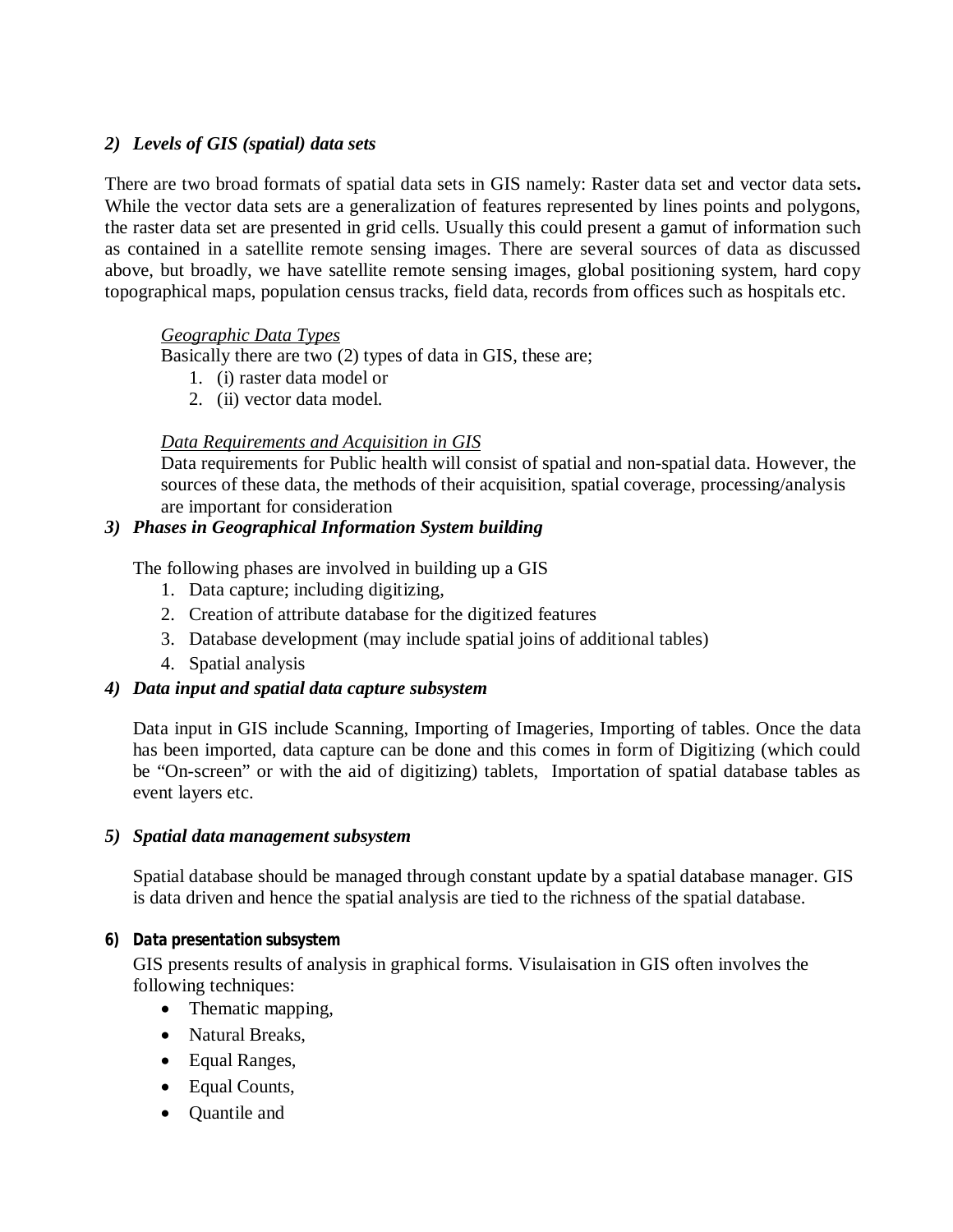• Standard Deviation

GIS can break up features into five groups, based on the "Natural Breaks" statistical method. You can change the number of categories and the type of statistical classification by clicking on the "Classify..." button. You can choose one of the following classifications: "Equal Area", "Equal Interval", "Natural Breaks", "Quantile", and "Standard Deviation".

Opening up the "Color Ramps:" menu bar lets you choose a different set of colors than the default "Red monochromatic" ramp colors. If none of the available color ramps are suitable, you can change each color individually by double-clicking on the corresponding symbol. This will bring up a color and style palette.

# *7.) Remote sensing data as input into GIS*

Remote Sensing technology has no doubt contributed immensely to data acquisition in GIS. The ability to capture agricultural and environmental data by various satellites at different resolutions makes spatio-temporal data readily available for agricultural, environmental, defence, planning etc. Time series satellite data for vegetation, land surface temperature, Incident photosynthetically active radiation, sea surface temperature, cloud temperatures etc. other data include Digital elevation, soil moisture Evapo-transpiration.

# *8.) Basic principles in remote sensing*

Remote sensing is the acquisition of information about an object or phenomenon, without making physical contact with the object. In modern usage, the term generally refers to the use of aerial sensor technologies to detect and classify objects on Earth (both on the surface, and in the atmosphere and oceans) by means of propagated signals (e.g. electromagnetic radiation emitted from aircraft or satellites).

- The first requirement for remote sensing is to have an energy source to illuminate the target.
- This energy for remote sensing instruments is in the form of electromagnetic radiation (EMR).
- Earth's natural and man-made features that first receive energy from the sun or an artificial source such as a radar transmitter.
- Different objects return different types and amounts of EMR back to space (spectral responses).
- The amount reflected back to space is captured by the sensor on board satellite platform and telemetered back to the earth receiving station.
- Since different object reflects (based on their spectral responses) different quantities of EM radiation and the Objective of remote sensing is to detect these differences with the appropriate instruments called sensors, then the image produce show different colour pattern and the differences are interpreted making it possible to identify and assess a broad range of surface features and their conditions

# *10) GIS as a scientific tool in environmental management*

Geographical Information Science (GIS) finds more applications in the fields of environmental management, toxicology and epidemiology. More and more assurance of timely control Bubonic plagues is given through accurate predictions and decision support with respect to interventions.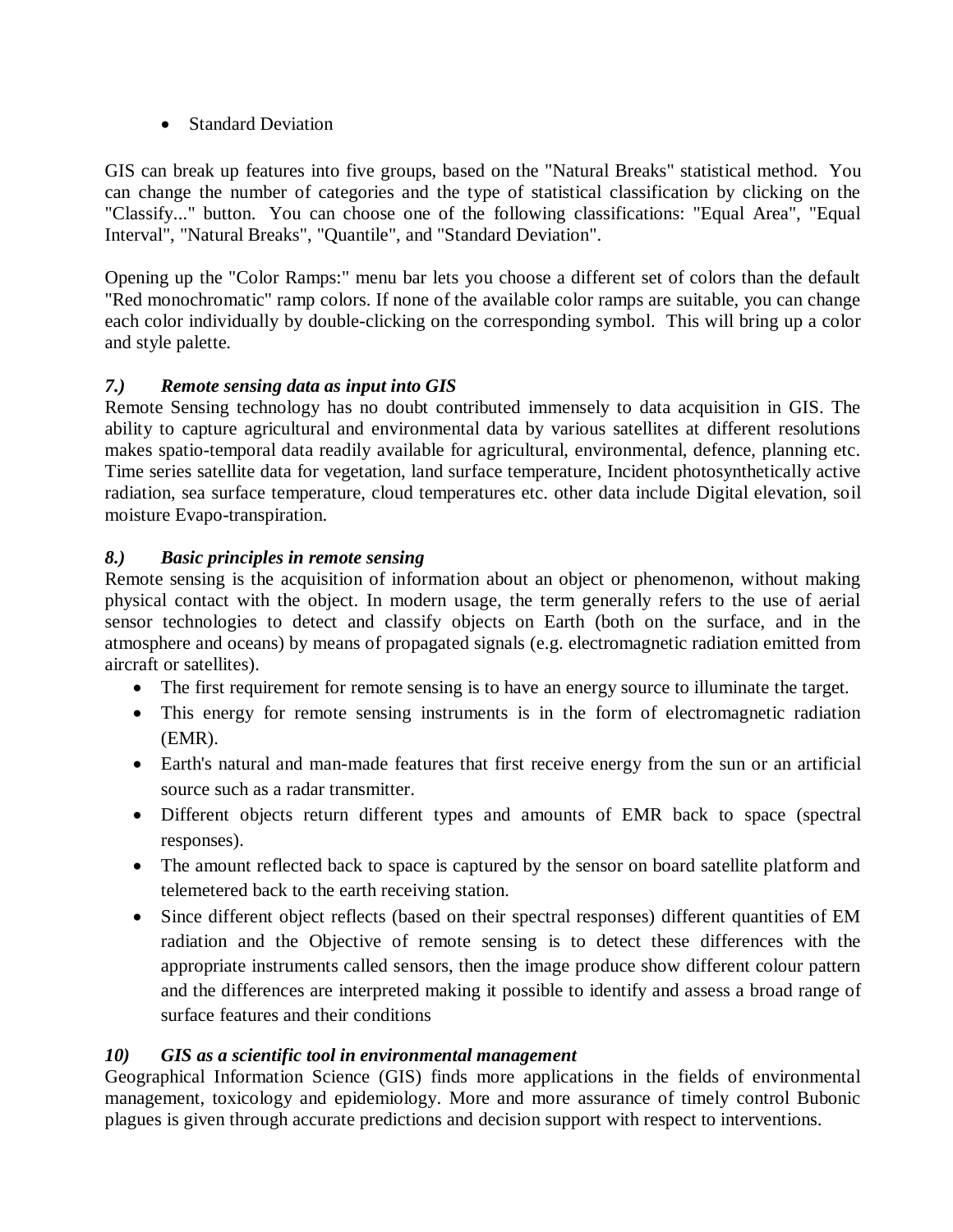Since GIS is unique in efficient storage, manipulation, analysis and seamless integration and display of large quantities of environmental data, it has given investigators grand support in rapid environmental and agricultural surveys. In recent past, GIS has been developed for a wide range of applications in precision farming, prediction of toxicity in air and groundwater, solid waste management, spatial decision support for citing of environmental facilities and public health safety studies to list a few.

Since it is a spinoff of Information Communication Technology, GIS through mapping and modeling of spatial information enables better form of communication between people in research and the society at large. Available evidence from literature reveals the extreme usefulness of GIS application in specific areas of environmental/public health such as chemical contamination of water and water borne diseases. For instance GIS application in the exposure of man to contaminated drinking water by non volatile organic compounds (VOC) in groundwater reservoir has been demonstrated. It was possible with this, to determine extent of contamination and location of vulnerable population on the public water supply network

## *11) Concept and components of GIS*

You will observe that in all definitions of GIS presents some common and recurrent terms namely: Computer (hard ware and soft ware), Geographical data and Personnel. This clearly points out that before a system can pass for a GIS it must have the following components

It implies then that a working GIS integrates these five key components namely:

- hardware
- software
- data
- people and
- methods



*Figure 1: Components of a GIS.*

## *Hardware*

It consists of the computer system on which the GIS software will run. The computer forms the backbone of the GIS hardware, which gets it's input through the Scanner, key board or a digitizer board. Printers and plotters are the most common output devices for a GIS hardware setup. *Software*

GIS software provides the functions and tools needed to store, analyze, and display geographic information. GIS softwares in use are MapInfo, ARC/Info, AutoCAD Map, etc.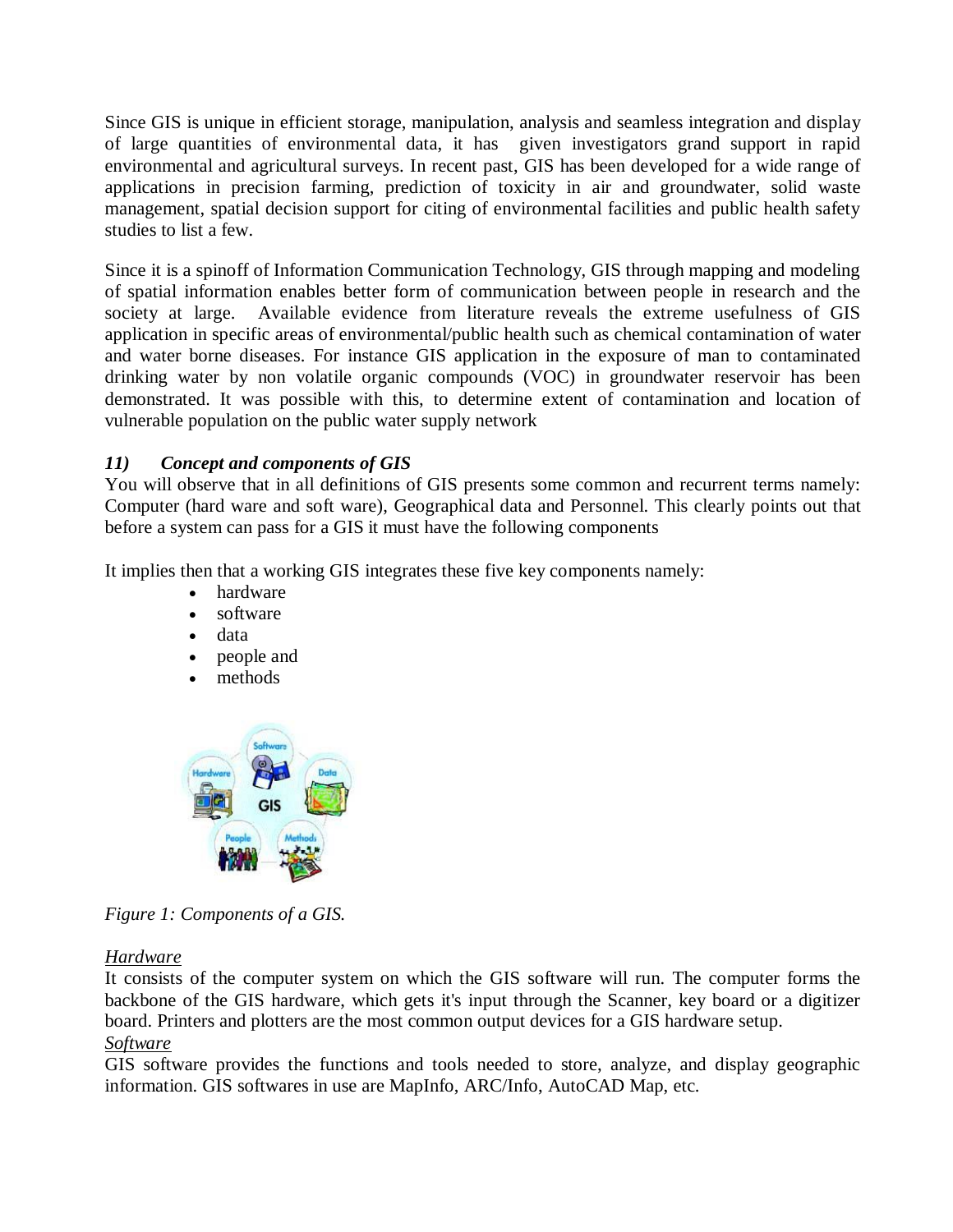## *Data*

The digital map forms the basic data input for GIS, maps can be purchased scanned Geo-referenced digitized and developed into GIS by building database. Geographic data and related tabular data can also be collected in-house through questionnaire or field surveys and geo-referenced with the aid of Global Positioning System receivers.

### *People*

there are three categories of people when it comes to GIS; these are the solution seekers, solution providers and software developers.

## *Method*

There are various techniques used for map creation and further usage for any project. The map creation can either be automated raster to vector creator or it can be manually vectorized using the scanned images.

## *12) Relevance of GIS in environmental planning and analysis*

GIS are not just used for electronic map-making but today are major tools for the management of our physical and social environment. GIS are used to assist political decisions and play a part in market research, in the management of utility services, in automated navigation systems and in many other fields. Spatial data are usually based on two, dichotomous paradigms, exactly defined entities in space, such as land parcels, or the continuous variation of single attributes, such as temperature or rainfall. Methods for modelling both kinds of phenomena and storing them in spatial databases are described in detail, including the use of geostatistics for interpolating from points to continuous fields. Examples of how spatial data and an analysis of their spatial interactions are used to solve a wide range of practical problems ranging from site-location analysis through land degradation, the optimizing of timber extraction from forests, management and prediction of natural disasters such as floods and urban renewal projects. GIS is extremely relevant in the fields of geography, hydrology, geology, environmental science, epidemiology, radioecology, ecology, agriculture, and land management.

## *13) Principles of GIS*

GIS technology and its implementation are most easily understood within the context of underlying principles. The following basic principles have been identified as common among successful GIS projects

throughout the world.

Principle 1: A GIS is a data-driven, data-based information system

Principle 2: GIS data and maps must be maintained (regularly updated).

- Principle 3: A GIS is most useful when geographic references are registered on a consistent, continuous coordinate system.
- Principle 4: A GIS has topology (Additional explicit definitions of the relationships among cartographic features (points, lines, polygons, etc.) must be established
- Principle 5: A GIS has many uses and should be shared by many different functions (a multi-use, shared system can prevent duplication of the common information and duplication of the effort to maintain it and facilitate the sharing of data among the many organizations and functions that need this common data).
- Principle 6: A GIS contains hardware and software that are constantly undergoing change which improves its functionality over time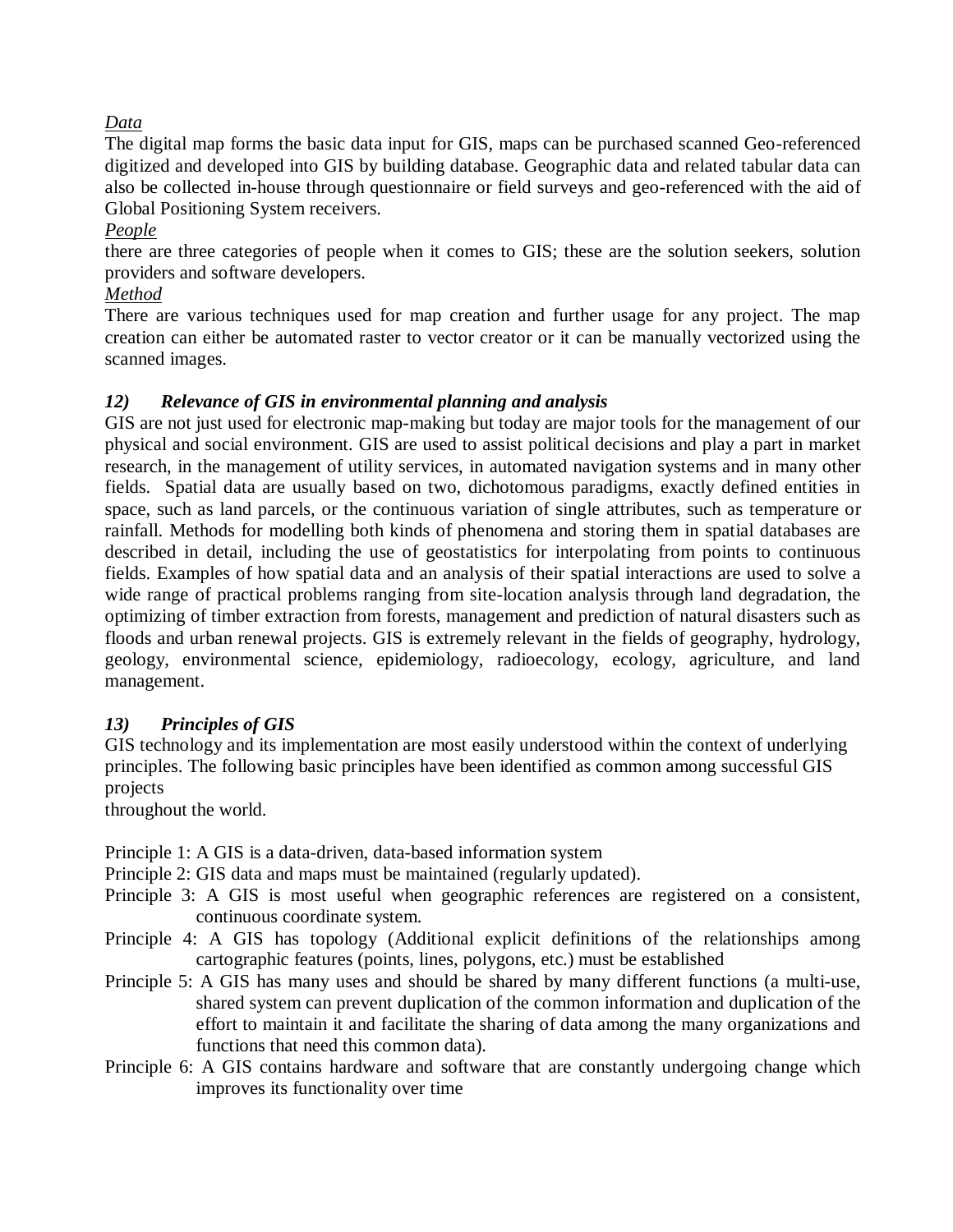- Principle 7: A GIS grows incrementally in terms of technology, cost, and administrative support needed. Therefore, a long-term commitment is needed to assure success.
- Principle 8: A GIS causes changes in procedures, operations, and institutional arrangements among all users. No longer can data be "guarded" by one individual No longer can a worker make changes to a map or record that is the responsibility of some other function without a formal procedure to ensure accuracy.
- Principle 9: A cadre of trained, educated, motivated, and dedicated people is crucial to a successful GIS program. There must be time and resources to have current staff educated on GIS concepts and trained on selected GIS software.

### *14) Source, acquisition and management of environmental data*

Primarily, GIS data sources include the following.

- 1. Base maps such as topographic maps, national, state or local government administrative boundary maps etc. obtainable from the Federal Survey, States Ministries of Lands etc.
- 2. Research findings from research centres/Institutions obtained from field with GPS acquisition etc. Such can be obtained from Universities, Institutes, hospitals etc.
- 3. Demographic data which can be obtained from agencies like Federal Office of Statistics (FOS), National Data Bank (National Identity Card Management System), National Population Commission, Meteorological Stations etc.
- 4. Satellite Remote Sensing derived data: like vegetation Index data, Land surface temperatures, Precipitation, topography etc available from agencies like NASA, NOAA etc.
- 5. Global positioning system geo-statistical data

## *15) Capturing extraction, storage and analysis of spatial data for decision making*

The handling of spatial data usually involves processes of data acquisition, storage and maintenance, analysis and output. The introduction of modern technologies has led to an increased use of computers and information technology in all aspects of spatial data handling. The software technology used in this domain is Geographic Information Systems (GIS). GIS is being used by various disciplines as tools for spatial data handling in a geographic environment.

Data capture entails entering information into the GI system. There are a variety of methods used to enter data into a GIS where it is stored in a digital format.

- 1. Existing data printed on paper or PET film maps can be digitized or scanned to produce digital data. A digitizer produces vector data as an operator traces points, lines, and polygon boundaries from a map. Scanning a map results in raster data that could be further processed to produce vector data.
- 2. Survey data can be directly entered into a GIS from digital data collection systems on survey instruments using a technique called Coordinate Geometry (COGO). Positions from a Global Navigation Satellite System (GNSS) like Global Positioning System (GPS), another survey tool, can also be directly entered into a GIS.
- 3. Remotely sensed data also plays an important role in data collection and consist of sensors attached to a platform. Sensors include cameras, digital scanners and LIDAR, while platforms usually consist of aircraft and satellites.
- 4. Aerial photographs can also be scanned and used to digitize features directly from stereo pairs of digital photographs. These systems allow data to be captured in two and three dimensions, with elevations measured directly from a stereo pair using principles of